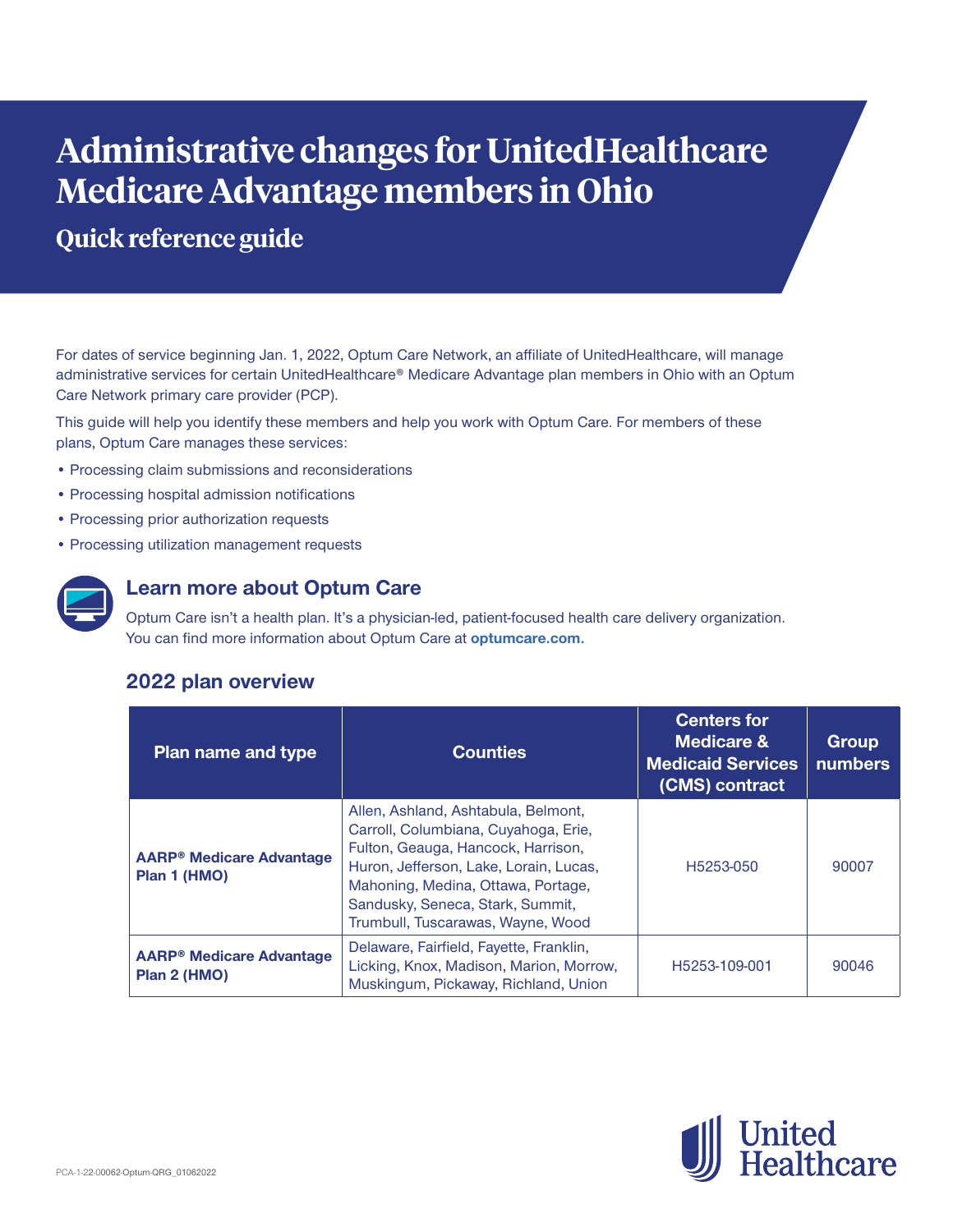| Plan name and type                                            | <b>Counties</b>                                                                                                                                                                                                                                                                                                                                                                                                                                                                                                                   | <b>Centers for</b><br><b>Medicare &amp;</b><br><b>Medicaid Services</b><br>(CMS) contract | <b>Group</b><br><b>numbers</b> |
|---------------------------------------------------------------|-----------------------------------------------------------------------------------------------------------------------------------------------------------------------------------------------------------------------------------------------------------------------------------------------------------------------------------------------------------------------------------------------------------------------------------------------------------------------------------------------------------------------------------|-------------------------------------------------------------------------------------------|--------------------------------|
| <b>AARP® Medicare Advantage</b><br>Plan 2 (HMO)               | Brown, Butler, Champaign, Clark,<br>Clermont, Clinton, Greene, Hamilton,<br>Miami, Montgomery, Pike, Preble, Ross,<br>Warren                                                                                                                                                                                                                                                                                                                                                                                                      | H5253-109-002                                                                             | 90047<br>90048                 |
| <b>AARP<sup>®</sup> Medicare Advantage</b><br>Plan 3 (HMO)    | Allen, Ashland, Ashtabula, Belmont,<br>Brown, Butler, Carroll, Champaign,<br>Clark, Clermont, Clinton, Columbiana,<br>Cuyahoga, Delaware, Erie, Fairfield,<br>Fayette, Franklin, Fulton, Geauga, Greene,<br>Hamilton, Hancock, Harrison, Huron,<br>Jefferson, Lake, Licking, Lorain, Lucas,<br>Madison, Mahoning, Marion, Medina,<br>Miami, Montgomery, Morrow, Muskingum,<br>Ottawa, Pickaway, Pike, Portage, Preble,<br>Richland, Ross, Sandusky, Seneca, Stark,<br>Summit, Trumbull, Tuscarawas, Union,<br>Warren, Wayne, Wood | H5253-051                                                                                 | 90044<br>90045                 |
| <b>AARP® Medicare Advantage</b><br><b>Choice Plan 4 (PPO)</b> | Allen, Delaware, Erie, Fairfield, Fayette,<br>Franklin, Fulton, Hancock, Huron, Knox,<br>Licking, Lucas, Madison, Marion, Morrow,<br>Muskingum, Ottawa, Pickaway, Richland,<br>Sandusky Seneca, Union, Wood                                                                                                                                                                                                                                                                                                                       | H8768-033                                                                                 | 92017<br>96564                 |
| <b>AARP® Medicare Advantage</b><br>Plan 5 (HMO)               | Delaware, Fairfield, Fayette, Franklin,<br>Licking, Knox, Madison, Marion, Morrow,<br>Muskingum, Pickaway, Richland, Union                                                                                                                                                                                                                                                                                                                                                                                                        | H5253-062                                                                                 | 90043                          |
| <b>AARP® Medicare Advantage</b><br>Plan 6 (HMO)               | Brown, Butler, Champaign, Clark,<br>Clermont, Clinton, Greene, Hamilton,<br>Miami, Montgomery, Pike, Preble, Ross,<br>Warren                                                                                                                                                                                                                                                                                                                                                                                                      | H5253-052                                                                                 | 90074<br>90075                 |
| <b>AARP® Medicare Advantage</b><br>Plan 7 (HMO)               | Allen, Ashland, Ashtabula, Belmont,<br>Carroll, Columbiana, Cuyahoga, Erie,<br>Fulton, Geauga, Hancock, Harrison, Huron,<br>Jefferson, Lake, Lorain, Lucas, Mahoning,<br>Medina, Ottawa, Portage, Sandusky,<br>Seneca, Stark, Summit, Trumbull,<br>Tuscarawas, Wayne, Wood                                                                                                                                                                                                                                                        | H5253-049                                                                                 | 90005                          |
| <b>AARP® Medicare Advantage</b><br>Plan 8 (HMO)               | Allen, Ashland, Ashtabula, Belmont,<br>Carroll, Columbiana, Cuyahoga, Erie,<br>Fulton, Geauga, Hancock, Harrison, Huron,<br>Jefferson, Lake, Lorain, Lucas, Mahoning,<br>Medina, Ottawa, Portage, Sandusky,<br>Seneca, Stark, Summit, Trumbull,<br>Tuscarawas, Wayne, Wood                                                                                                                                                                                                                                                        | H5253-115                                                                                 | 90063                          |
| <b>AARP® Medicare Advantage</b><br><b>Choice (PPO)</b>        | Allen, Erie, Fulton, Hancock, Huron, Lucas,<br>Ottawa, Sandusky, Seneca, Wood                                                                                                                                                                                                                                                                                                                                                                                                                                                     | H8768-006                                                                                 | 90136                          |
| <b>AARP® Medicare Advantage</b><br><b>Choice (PPO)</b>        | Delaware, Fairfield, Fayette, Franklin,<br>Knox, Licking Madison, Marion, Morrow,<br>Muskingum, Pickaway, Richland, Union                                                                                                                                                                                                                                                                                                                                                                                                         | H8768-007                                                                                 | 90049                          |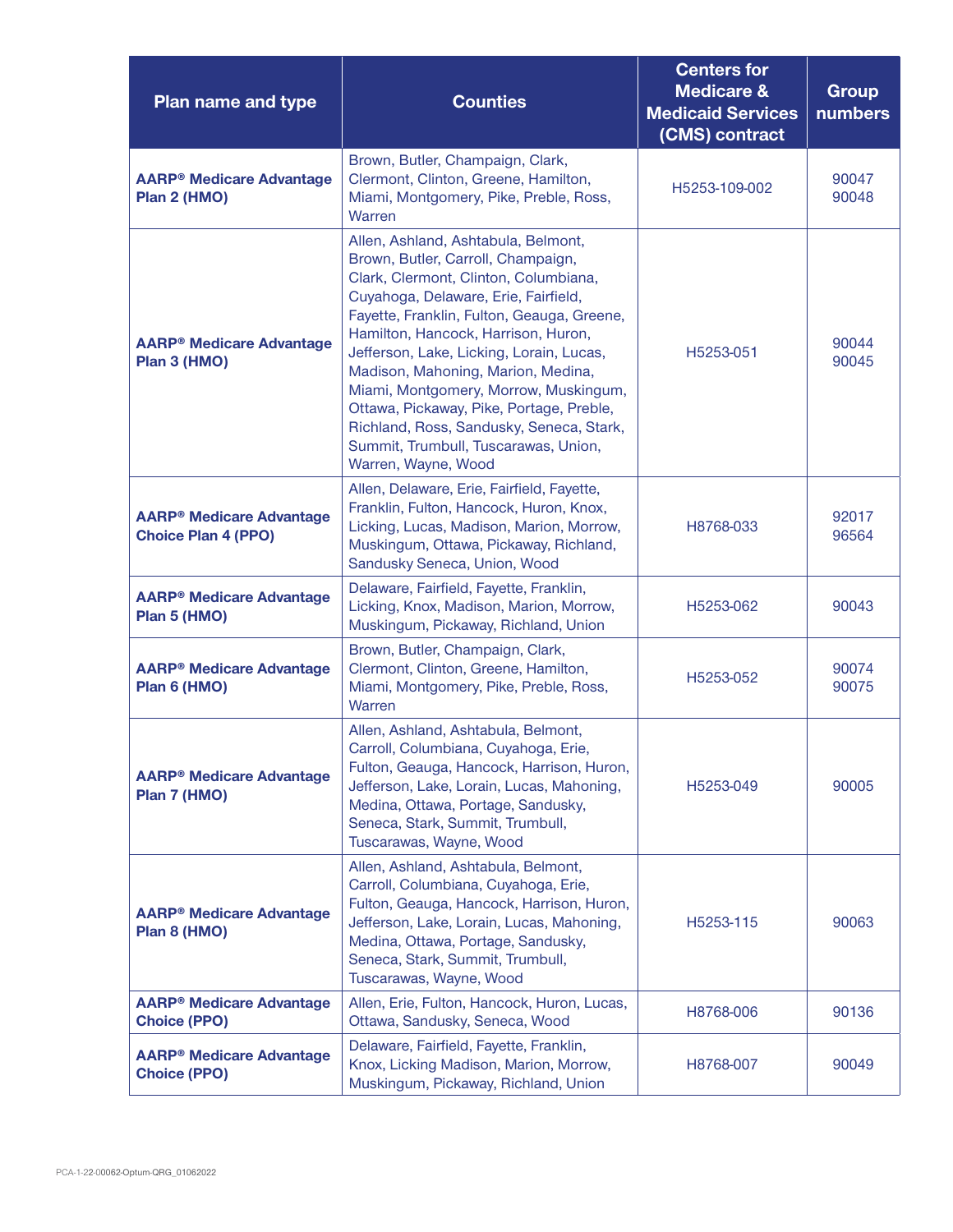| <b>Plan name and type</b>                                            | <b>Counties</b>                                                                                                                                                                                                                                                                                                                                                                                                                                                                                                                        | <b>Centers for</b><br><b>Medicare &amp;</b><br><b>Medicaid Services</b><br>(CMS) contract | <b>Group</b><br>numbers |
|----------------------------------------------------------------------|----------------------------------------------------------------------------------------------------------------------------------------------------------------------------------------------------------------------------------------------------------------------------------------------------------------------------------------------------------------------------------------------------------------------------------------------------------------------------------------------------------------------------------------|-------------------------------------------------------------------------------------------|-------------------------|
| <b>AARP<sup>®</sup> Medicare Advantage</b><br><b>Walgreens (PPO)</b> | Ashland, Ashtabula, Belmont, Carroll,<br>Columbiana, Cuyahoga, Geauga, Harrison,<br>Jefferson, Lake, Lorain, Mahoning,<br>Medina, Portage, Stark, Summit, Trumbull,<br>Tuscarawas, Wayne                                                                                                                                                                                                                                                                                                                                               | H8768-014                                                                                 | 90138                   |
| <b>AARP<sup>®</sup> Medicare Advantage</b><br><b>Walgreens (PPO)</b> | Brown, Butler, Champaign, Clark,<br>Clermont, Clinton, Greene, Hamilton,<br>Miami, Montgomery, Pike, Preble, Ross,<br>Warren                                                                                                                                                                                                                                                                                                                                                                                                           | H8768-015                                                                                 | 90139<br>90140          |
| <b>AARP<sup>®</sup> Medicare Advantage</b><br><b>Patriot (PPO)</b>   | Allen, Ashland, Ashtabula, Bemont,<br>Brown, Butler, Carroll, Champaign, Clark,<br>Clermont, Clinton, Columbiana, Cuyahoga,<br>Delaware, Erie, Fairfield, Fayette, Franklin,<br>Fulton, Geauga, Greene, Hamilton,<br>Hancock, Harrison, Huron, Jefferson,<br>Knox, Lake, Licking, Lorain, Lucas,<br>Madison, Mahoning, Marion, Medina,<br>Miami, Montgomery, Morrow, Muskingum,<br>Ottawa, Pickaway, Pike, Portage, Preble,<br>Richland, Ross, Sandusky, Seneca, Stark,<br>Summit, Trumbull, Tuscarawas, Union,<br>Warren, Wayne, Wood | H8768-021                                                                                 | 90001<br>90002          |



# **Verifying member eligibility**

These members will have the Payer ID LIFE1 and optumcare.com on their medical ID card. For all other members, continue following the UnitedHealthcare processes outlined in the administrative guide at **[UHCprovider.com/guides.](http://uhcprovider.com/guides)**

You can verify UnitedHealthcare member eligibility at the time of service:

**Online:** In the Eligibility and Benefits tool on the UnitedHealthcare Provider Portal at **[UHCprovider.com/eligibility](http://uhcprovider.com/eligibility)**



# **Requesting prior authorization**

Prior authorization is required for certain services based on the member's plan. Optum Care will contact the requesting health care professional with the prior authorization decision. Request prior authorization at least 14 days before the planned date of elective services:

**Online:** at **[professionals.optumcare.com/portal-login](http://professionals.optumcare.com/portal-login)**

**Phone:** Call **866-566-4715,** 8 a.m.–5 p.m. ET, Monday–Friday

#### **Fax: 855-248-4063**

Standard prior authorization and admission notification requirements still apply. Learn more about the requirements in Optum Care's Provider Administrative Manual at **[professionals.optumcare.com](http://professionals.optumcare.com)** > Resources > Ohio.